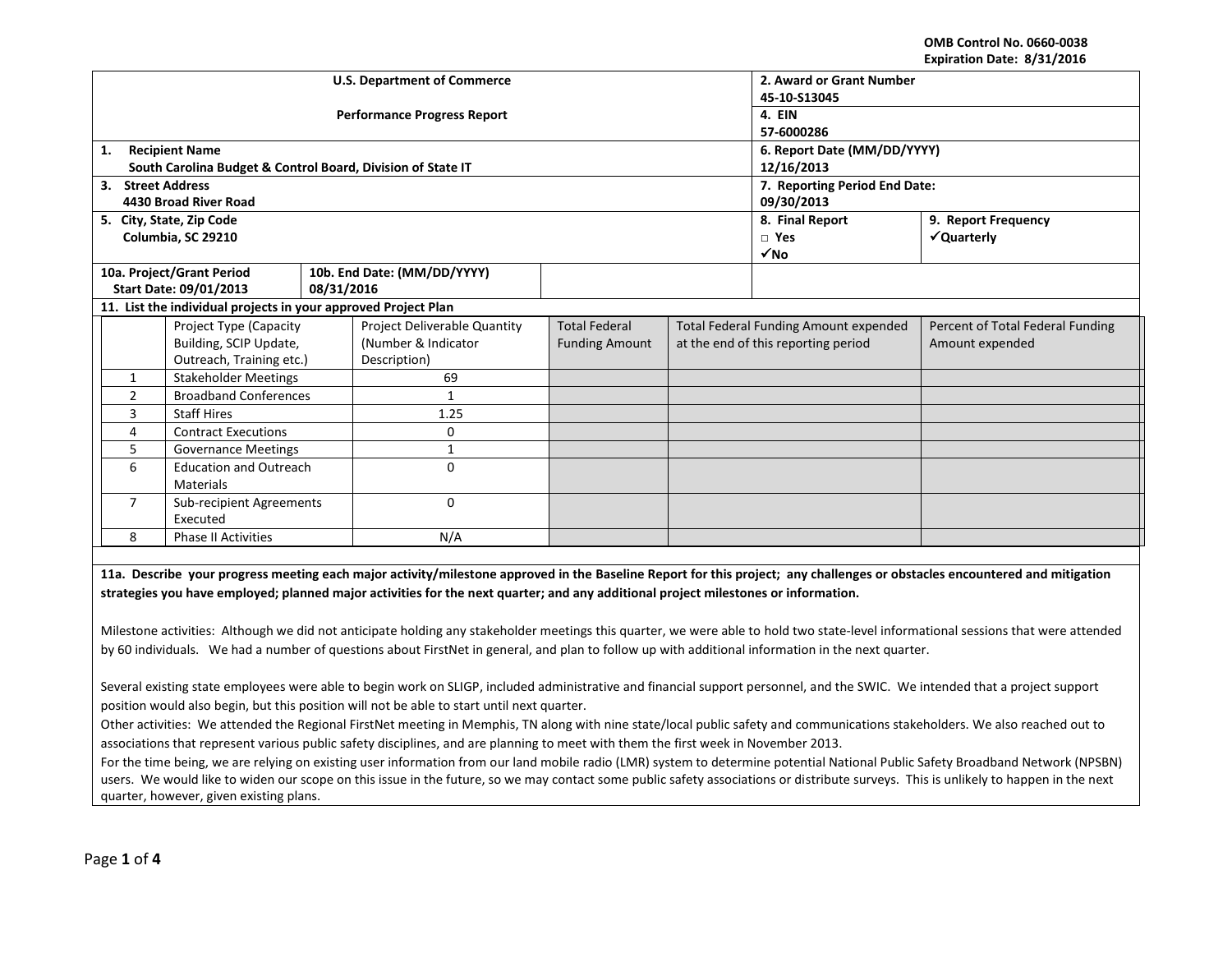**11b. If the project team anticipates requesting any changes to the approved Baseline Report in the next quarter, describe those below. Note that any substantive changes to the Baseline Report must be approved by the Department of Commerce before implementation.** 

We anticipated developing and distributing a FirstNet fact sheet next quarter, but we may not be able to complete this activity until our outreach coordinators are hired (anticipated in Q3).

**11c. Provide any other information that would be useful to NTIA as it assesses this project's progress.** 

Most of our work this quarter focused on transitioning existing staff onto the SLIGP project team and completing administrative activities (signing the CD-450, completing the Baseline/Expenditure Plan, reviewing financial processes with our state financial team). We were able to plan for several activities, which will be executed in the next quarter.

**11d. Describe any success stories or best practices you have identified. Please be as specific as possible.**

We conducted initial outreach for the governance body working group meeting, including emails and phone calls to each working group members, to encourage attendance. We communicated that we would be providing information about FirstNet at the meeting, and wanted them to be engaged with the grant program.

We have also scheduled budget workshop with our state financial team so SLIGP team members could learn about processes for procuring services, processing invoices, and managing the SLIGP budget. The financial team has been able to tell us about tools they had that we did not know about. Those tools will make it easier for us to manage our budget and keep accurate financial records.

## **12. Personnel**

## **12a. If the project is not fully staffed, describe how any lack of staffing may impact the project's time line and when the project will be fully staffed.**

The project is not fully staffed, but we anticipate hiring all staff by Q4, as projected in our Baseline/Expenditure Plan. The project is currently being assisted by the following staff personnel identified below in item #12b. We don't anticipate any changes to the project's timeline.

## **12b. Staffing Table**

| <b>Job Title</b>         | FTE % | <b>Project(s) Assigned</b>                                                                           | Change                |
|--------------------------|-------|------------------------------------------------------------------------------------------------------|-----------------------|
| <b>SWIC</b>              | د.    | Provide oversight of all SLIGP project activities                                                    | Started work on SLIGP |
| Administrative Assistant | د.    | Provide administrative support for grant management, governance meetings, and<br>outreach activities | Started work on SLIGP |
| <b>Finance Assistant</b> | .25   | Provide support for budget management, procurement, and processing invoices                          | Started work on SLIGP |
|                          |       | Add Row<br>Remove Row                                                                                |                       |
|                          |       |                                                                                                      |                       |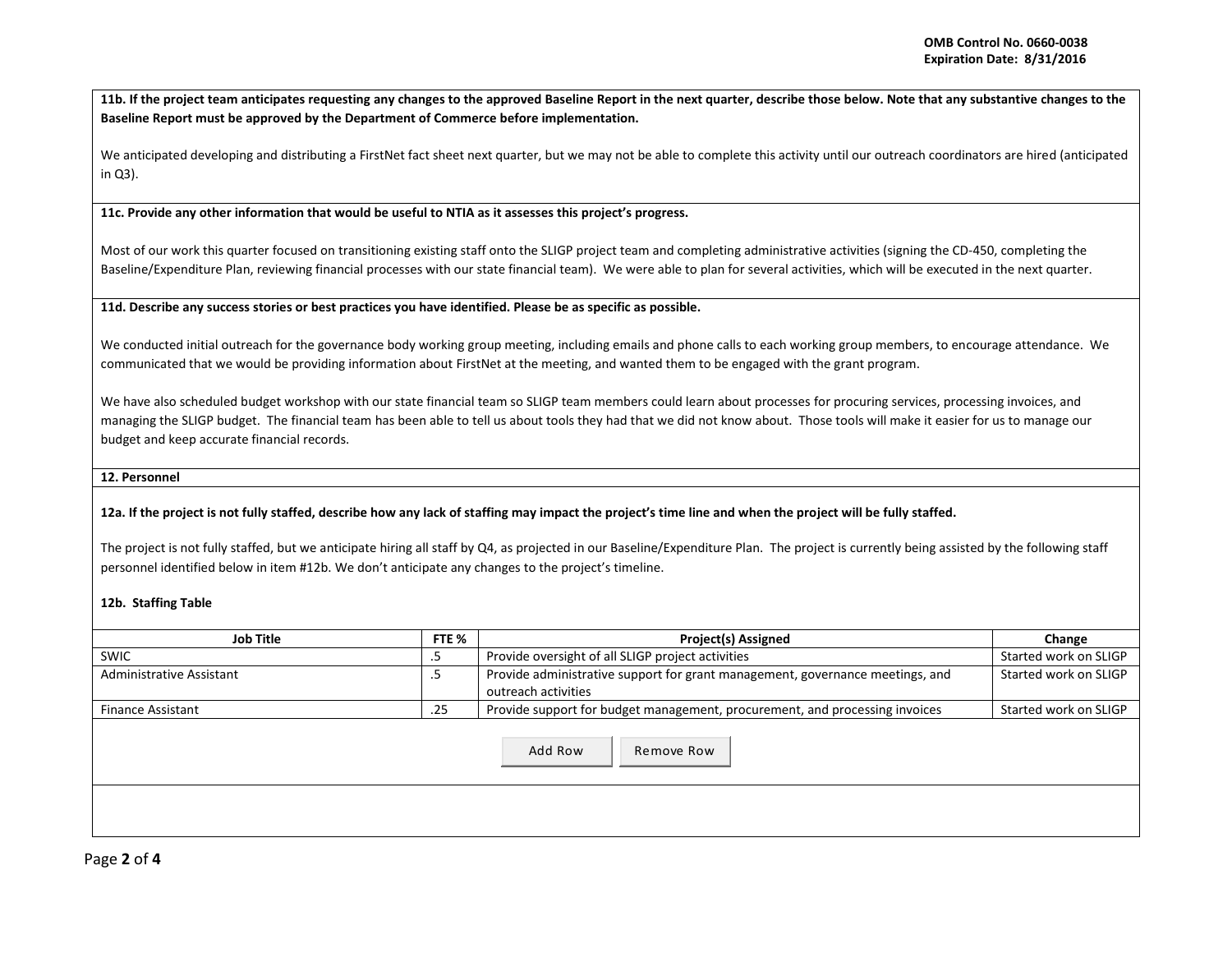|            | 13. Subcontracts (Vendors and/or Subrecipients)                                                                                       |                          |                            |                               |               |             |                                                |                                                 |                        |
|------------|---------------------------------------------------------------------------------------------------------------------------------------|--------------------------|----------------------------|-------------------------------|---------------|-------------|------------------------------------------------|-------------------------------------------------|------------------------|
|            | 13a. Subcontracts Table - Include all subcontractors. The totals from this table must equal the "Subcontracts Total" in Question 14f. |                          |                            |                               |               |             |                                                |                                                 |                        |
| Name       | Subcontract Purpose                                                                                                                   | Type<br>(Vendor/Subrec.) | RFP/RFQ<br>Issued<br>(Y/N) | Contract<br>Executed<br>(Y/N) | Start<br>Date | End<br>Date | <b>Total Federal</b><br><b>Funds Allocated</b> | <b>Total Matching</b><br><b>Funds Allocated</b> | Project and % Assigned |
| TBD        | Website development                                                                                                                   | Vendor                   | N                          | N                             | TBD           | <b>TBD</b>  | \$80,000                                       | \$0                                             | N/A                    |
| TBD        | Legal assistance with<br><b>MOUs</b>                                                                                                  | Vendor                   | N                          | N                             | TBD           | TBD         | \$50,000                                       | \$0                                             | N/A                    |
| TBD        | Conference planning                                                                                                                   | Vendor                   | N                          | N                             | TBD           | <b>TBD</b>  | \$50,000                                       | \$0                                             | N/A                    |
| <b>TBD</b> | Phase II Support                                                                                                                      | Vendor                   | N                          | N                             | TBD           | TBD         | \$400,000                                      | \$0                                             | N/A                    |

Add Row Remove Row

**13b. Describe any challenges encountered with vendors and/or subrecipients.** 

None at this time. We will start working on RFP development next quarter.

## **14. Budget Worksheet**

Columns 2, 3 and 4 must match your current project budget for the entire award, which is the SF-424A on file. Only list matching funds that the Department of Commerce has already approved.

| <b>Project Budget Element</b> | Federal Funds | <b>Approved Matching</b> | <b>Total Budget</b> | <b>Federal Funds</b> | Approved Matching Funds | Total Funds Expended (7) |
|-------------------------------|---------------|--------------------------|---------------------|----------------------|-------------------------|--------------------------|
|                               | Awarded (2)   | Funds (3)                |                     | Expended (5)         | Expended (6)            |                          |
| a. Personnel Salaries         | 500,000       | 303,997                  | 803,997             |                      |                         |                          |
| b. Personnel Fringe Benefits  | 140,000       | 85,119                   | 225,119             |                      |                         |                          |
| c. Travel                     | 159,300       | 6,048                    | 165,348             | 9395                 | 1879                    | 11274                    |
| d. Equipment                  |               |                          |                     |                      |                         |                          |
| e. Materials/Supplies         | 5,998         | 3,420                    | 9,418               |                      |                         |                          |
| f. Subcontracts Total         | 912,000       |                          | 912,000             |                      |                         |                          |
| g. Other                      | 136,224       | 64.800                   | 201,024             |                      |                         |                          |
| Indirect                      |               |                          |                     |                      |                         |                          |
| h. Total Costs                | 1,853,522     | 463,384                  | 2,316,906           |                      |                         |                          |
| i. % of Total                 | 80%           | 20%                      | 100%                | 83%                  | 17%                     | 100%                     |